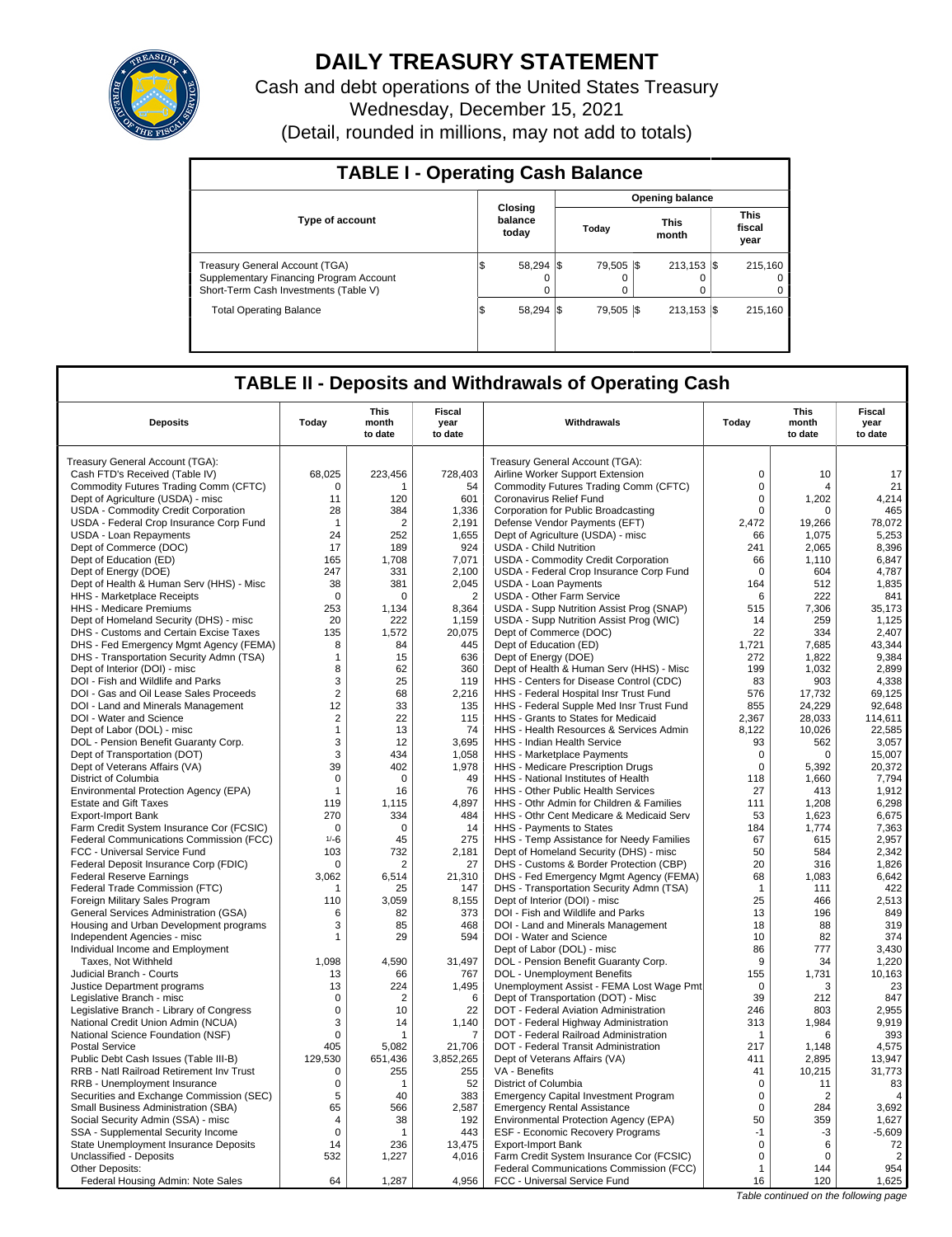| <b>TABLE II cont. - Deposits and Withdrawals of Operating Cash</b> |             |                                 |                                  |                                          |                            |                                 |                                  |  |
|--------------------------------------------------------------------|-------------|---------------------------------|----------------------------------|------------------------------------------|----------------------------|---------------------------------|----------------------------------|--|
| <b>Deposits</b>                                                    | Today       | <b>This</b><br>month<br>to date | <b>Fiscal</b><br>year<br>to date | Withdrawals                              | Today                      | <b>This</b><br>month<br>to date | <b>Fiscal</b><br>year<br>to date |  |
|                                                                    |             |                                 |                                  | Federal Deposit Insurance Corp (FDIC)    | 2                          | 22                              | 116                              |  |
|                                                                    |             |                                 |                                  | Federal Employees Insurance Payments     | 334                        | 4,048                           | 19,750                           |  |
|                                                                    |             |                                 |                                  | Federal Salaries (EFT)                   | 632                        | 8,773                           | 45,693                           |  |
|                                                                    |             |                                 |                                  | Federal Trade Commission (FTC)           | $\Omega$                   | $\overline{2}$                  | 49                               |  |
|                                                                    |             |                                 |                                  | General Services Administration (GSA)    | 108                        | 1,317                           | 5,750                            |  |
|                                                                    |             |                                 |                                  | Housing and Urban Development programs   | 319                        | 5,410                           | 17,791                           |  |
|                                                                    |             |                                 |                                  | Independent Agencies - misc              | 13                         | 234                             | 1.026                            |  |
|                                                                    |             |                                 |                                  | Interest on Treasury Securities          | 1,235                      | 1,298                           | 63,319                           |  |
|                                                                    |             |                                 |                                  | IRS - Advanced Child Tax Credit (EFT)    | 13,816                     | 13,816                          | 40,960                           |  |
|                                                                    |             |                                 |                                  | IRS - Economic Impact Payments (EFT)     | $\mathbf{1}$               | 342                             | 1,837                            |  |
|                                                                    |             |                                 |                                  | IRS Tax Refunds Business (EFT)           | 16                         | 1,431                           | 7,250                            |  |
|                                                                    |             |                                 |                                  | IRS Tax Refunds Individual (EFT)         | 249                        | 1.195                           | 13,344                           |  |
|                                                                    |             |                                 |                                  | Judicial Branch - Courts                 | $\overline{4}$             | 45                              | 335                              |  |
|                                                                    |             |                                 |                                  | Justice Department programs              | 60                         | 842                             | 3,835                            |  |
|                                                                    |             |                                 |                                  | Legislative Branch - misc                | 4                          | 58                              | 311                              |  |
|                                                                    |             |                                 |                                  | Legislative Branch - Library of Congress | $\mathbf{1}$               | 11                              | 166                              |  |
|                                                                    |             |                                 |                                  | <b>NASA</b>                              | 147                        | 1,196                           | 4,822                            |  |
|                                                                    |             |                                 |                                  | National Credit Union Admin (NCUA)       | 1                          | 5                               | 29                               |  |
|                                                                    |             |                                 |                                  | National Science Foundation (NSF)        | 41                         | 290                             | 1,456                            |  |
|                                                                    |             |                                 |                                  | Postal Service Money Orders and Other    | 149                        | 1,854                           | 8,726                            |  |
|                                                                    |             |                                 |                                  | Public Debt Cash Redemp. (Table III-B)   | 160,439                    | 715,909                         | 3,471,947                        |  |
|                                                                    |             |                                 |                                  | Railroad Retirement Board (RRB) - misc   | $\Omega$                   | 3                               | 12                               |  |
|                                                                    |             |                                 |                                  | <b>RRB - Benefit Payments</b>            | $\mathbf 0$                | 1,147                           | 3,463                            |  |
|                                                                    |             |                                 |                                  | Securities and Exchange Commission (SEC) | $\overline{2}$             | 18                              | 245                              |  |
|                                                                    |             |                                 |                                  | Small Business Administration (SBA)      | 1,930                      | 26,320                          | 133,341                          |  |
|                                                                    |             |                                 |                                  | Social Security Admin (SSA) - misc       | 16                         | 203                             | 973                              |  |
|                                                                    |             |                                 |                                  | <b>SSA - Benefits Payments</b>           | 20,587                     | 64,068                          | 234,104                          |  |
|                                                                    |             |                                 |                                  | SSA - Supplemental Security Income       | 8                          | 4,432                           | 13,405                           |  |
|                                                                    |             |                                 |                                  | <b>Transportation Services</b>           | $\mathbf 0$                | 0                               | 683                              |  |
|                                                                    |             |                                 |                                  | Other Withdrawals:                       |                            |                                 |                                  |  |
|                                                                    |             |                                 |                                  | Agency for Internat'l Development        | 288                        | 761                             | 4,105                            |  |
|                                                                    |             |                                 |                                  | Military Active Duty Pay (EFT)           | 3.339                      | 7,427                           | 22,333                           |  |
|                                                                    |             |                                 |                                  | <b>State Department</b>                  | 65                         | 628                             | 4,163                            |  |
|                                                                    |             |                                 |                                  | Thrift Savings Plan Transfer             | 622                        | 13,023                          | 24,284                           |  |
|                                                                    |             |                                 |                                  | Unclassified                             | 1,044                      | 15,039                          | 71,352                           |  |
|                                                                    |             |                                 |                                  |                                          |                            |                                 |                                  |  |
| <b>Total Other Deposits</b>                                        | 64          | 2,772                           | 19,870                           | Total, Other Withdrawals                 | 5,359                      | 47,757                          | 161,364                          |  |
| Change in Balance of Uncollected                                   |             |                                 |                                  |                                          |                            |                                 |                                  |  |
| Funds                                                              | 0           | 0                               | $\mathbf 0$                      |                                          |                            |                                 |                                  |  |
| <b>Transfers from Depositaries</b>                                 | $\mathbf 0$ | 0                               | 0                                | <b>Transfers to Depositaries</b>         | 0                          | 0                               | 0                                |  |
| <b>Total TGA Deposits</b>                                          | 204,462     | 909,519                         | 4,776,040                        | <b>Total TGA Withdrawals</b>             | 225,673                    | 1,064,378                       | 4,932,906                        |  |
| Short-Term Cash Investments:                                       |             |                                 |                                  | Short-Term Cash Investments:             |                            |                                 |                                  |  |
| Transfers from TGA (Table V)                                       | $\Omega$    | $\Omega$                        | $\mathbf 0$                      | Transfers to TGA (Table V)               | $\Omega$                   | $\Omega$                        |                                  |  |
| Total Deposits (excluding transfers)                               | 204,462 \$  | 909,519                         | l\$<br>4,776,040                 | Total Withdrawals (excluding transfers)  |                            | 225,673 \$1,064,378 \$4,932,906 |                                  |  |
|                                                                    |             |                                 |                                  |                                          |                            |                                 |                                  |  |
|                                                                    |             |                                 |                                  | Net Change in Operating Cash Balance     | Ŝ.<br>$-21,211$ $\sqrt{5}$ | $-154,859$ \\$                  | $-156,866$                       |  |

|                                               |          |                                 |                           |                                       |  |                       |                                 |  | See Footnote              |
|-----------------------------------------------|----------|---------------------------------|---------------------------|---------------------------------------|--|-----------------------|---------------------------------|--|---------------------------|
| <b>TABLE III-A - Public Debt Transactions</b> |          |                                 |                           |                                       |  |                       |                                 |  |                           |
| <b>Issues</b>                                 | Today    | <b>This</b><br>month<br>to date | Fiscal<br>year<br>to date | <b>Redemptions</b>                    |  | Todav                 | <b>This</b><br>month<br>to date |  | Fiscal<br>year<br>to date |
| Marketable:                                   |          |                                 |                           | Marketable:                           |  |                       |                                 |  |                           |
| Bills:                                        |          |                                 |                           | <b>Bills</b>                          |  | $120,001$ $\sqrt{\$}$ | 652,740 \$                      |  | 2,851,152                 |
| <b>Regular Series</b>                         | $-5$     | l\$<br>358,719 \$               | 1,809,093                 | <b>Notes</b>                          |  | 38,000                | 38,000                          |  | 465,779                   |
| <b>Cash Management Series</b>                 | $\Omega$ | 145,002                         | 965,017                   | <b>Bonds</b>                          |  |                       | ∩                               |  | 30,632                    |
| <b>Notes</b>                                  | 103,271  | 103,269                         | 837,553                   | <b>Federal Financing Bank</b>         |  |                       | $\Omega$                        |  | $\Omega$                  |
| <b>Bonds</b>                                  | 25,244   | 25,269                          | 141,871                   | Nonmarketable:                        |  |                       |                                 |  |                           |
| Inflation-Protected Securities Increment      | 454      | 6,514                           | 14,966                    | United States Savings Securities      |  | 50                    | 623                             |  | 2,213                     |
| <b>Federal Financing Bank</b>                 | n        | ŋ                               |                           | <b>Government Account Series</b>      |  | 241,718               | 2,347,505                       |  | 15,063,238                |
| Nonmarketable:                                |          |                                 |                           | Hope Bonds                            |  |                       | $\Omega$                        |  | $\Omega$                  |
| United States Savings Securities:             |          |                                 |                           | <b>Domestic Series</b>                |  |                       | 0                               |  | 4,190                     |
| Cash Issue Price                              | 84       | 790                             | 2,160                     | <b>Foreign Series</b>                 |  |                       | $\Omega$                        |  | 0                         |
| Interest Increment                            |          | 374                             | 1,103                     | <b>State and Local Series</b>         |  | 840                   | 4,917                           |  | 28,371                    |
| <b>Government Account Series</b>              | 271,500  | 2,403,823                       | 15,142,488                | Other                                 |  | 1.548                 | 19,210                          |  | 88,917                    |
| Hope Bonds                                    |          |                                 |                           |                                       |  |                       |                                 |  |                           |
| <b>Domestic Series</b>                        |          |                                 |                           |                                       |  |                       |                                 |  |                           |
| <b>Foreign Series</b>                         |          |                                 |                           |                                       |  |                       |                                 |  |                           |
| State and Local Series                        | 0        |                                 | 10,259                    |                                       |  |                       |                                 |  |                           |
| Other                                         | 1,593    | 19,240                          | 89,054                    | <b>Total Redemptions</b>              |  | $402,156$ \\$         | $3,062,994$ \$                  |  | 18,534,493                |
| <b>Total Issues</b>                           | 402,144  | $3,062,999$ \$<br>I\$           | 19,013,566                | Net Change in Public Debt Outstanding |  | $-13$ $\sqrt{3}$      | 5 S                             |  | 479,073                   |
|                                               |          |                                 |                           |                                       |  |                       |                                 |  |                           |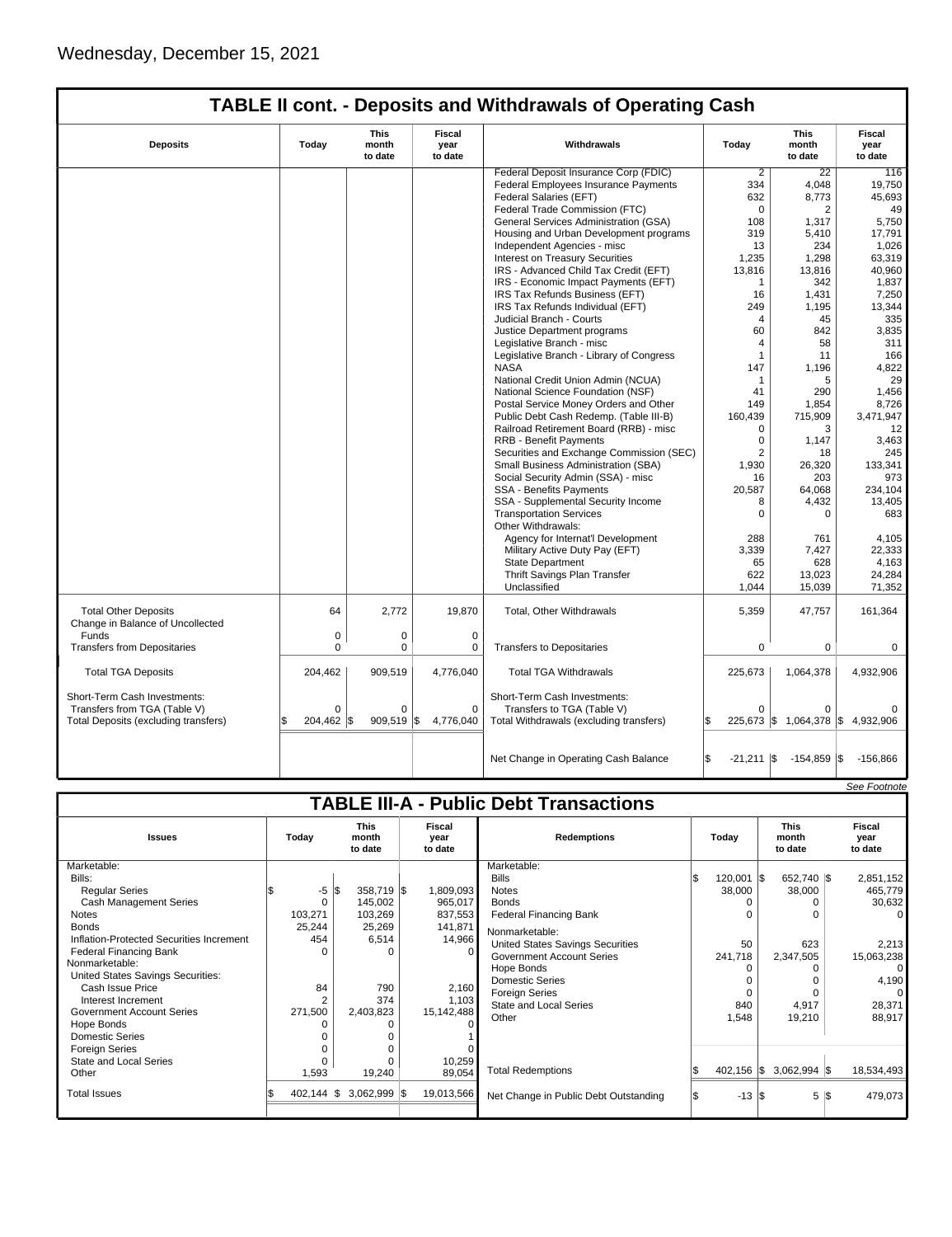| <b>TABLE III-B - Adjustment of Public Debt</b><br><b>Transactions to Cash Basis</b> |       |               |     |                                 |                                  |  |  |  |
|-------------------------------------------------------------------------------------|-------|---------------|-----|---------------------------------|----------------------------------|--|--|--|
| <b>Transactions</b>                                                                 | Today |               |     | <b>This</b><br>month<br>to date | <b>Fiscal</b><br>year<br>to date |  |  |  |
| Public Debt Cash Issues:<br>Public Debt Issues (Table III-A)                        | 1\$   | $402,144$ \\$ |     | 3,062,999                       | \$19,013,566                     |  |  |  |
| Premium on New Issues<br>Discount on New Issues:                                    |       |               |     |                                 | 3,752                            |  |  |  |
| Bills $(-)$                                                                         |       | 0             |     | 196                             | 616                              |  |  |  |
| Bonds and Notes (-)                                                                 |       | 657           |     | 657                             | 6,299                            |  |  |  |
| Federal Financing Bank (-)                                                          |       | O             |     | 0                               |                                  |  |  |  |
| Government Account Transactions (-)                                                 |       | 271,500       |     | 2,403,823                       | 15,142,488                       |  |  |  |
| Hope Bonds (-)                                                                      |       |               |     | ŋ                               |                                  |  |  |  |
| Interest Increment on United States                                                 |       |               |     |                                 |                                  |  |  |  |
| Savings Securities (-)                                                              |       | 2             |     | 374                             | 1.103                            |  |  |  |
| Inflation-Protected Securities Increment                                            |       | 454           |     | 6,514                           | 14,547                           |  |  |  |
| <b>Total Public Debt Cash Issues</b><br>Deposited in TGA                            | S.    | 129,530       | l\$ |                                 | 651,436 \$ 3,852,265             |  |  |  |
| Public Debt Cash Redemptions:                                                       |       |               |     |                                 |                                  |  |  |  |
| Public Debt Redemptions (Table III-A)                                               | l\$   | 402,156       | I\$ |                                 | 3,062,994 \$18,534,493           |  |  |  |
| Premium on Debt Buyback Operation                                                   |       | 0             |     | O                               | O                                |  |  |  |
| Discount on Debt Buyback Operation (-)                                              |       | O             |     | 0                               | ი                                |  |  |  |
| Federal Financing Bank (-)                                                          |       | O             |     | 0                               | n                                |  |  |  |
| Government Account Transactions (-)                                                 |       | 241,718       |     | 2,347,085                       | 15,062,546                       |  |  |  |
| Hope Bonds (-)                                                                      |       | O             |     | O                               | ŋ                                |  |  |  |
| <b>Total Public Debt Cash Redemptions</b>                                           |       |               |     |                                 |                                  |  |  |  |
| Withdrawn from TGA                                                                  | l\$   | 160,439 \$    |     |                                 | 715,909 \$ 3,471,947             |  |  |  |

| <b>TABLE III-C - Debt Subject to Limit</b>                                        |                           |                                            |                           |                           |  |  |  |  |  |
|-----------------------------------------------------------------------------------|---------------------------|--------------------------------------------|---------------------------|---------------------------|--|--|--|--|--|
|                                                                                   | Closing                   | <b>Opening balance</b>                     |                           |                           |  |  |  |  |  |
| <b>Balance Transactions</b>                                                       | balance<br>today          | Today                                      | <b>This</b><br>month      | <b>Fiscal</b><br>year     |  |  |  |  |  |
| Debt Held by the Public<br>Intragovernmental Holdings<br><b>Total Public Debt</b> | \$22,571,131<br>6.336.861 | \$22,674,771<br>6,233,234                  | \$22,645,912<br>6,262,075 | \$22,282,900<br>6,146,018 |  |  |  |  |  |
| Outstanding<br>Less: Debt Not<br>Subject to Limit:                                | 28,907,992                | 28,908,005                                 | 28,907,987                | 28,428,919                |  |  |  |  |  |
| Other Debt                                                                        | 478                       | 478                                        | 478                       | 478                       |  |  |  |  |  |
| <b>Unamortized Discount</b>                                                       | 20.023                    | 20.036                                     | 20,018                    | 20,950                    |  |  |  |  |  |
| <b>Federal Financing Bank</b>                                                     | 6,053                     | 6,053                                      | 6,053                     | 6,053                     |  |  |  |  |  |
| Hope Bonds                                                                        | 0                         | O                                          | o                         | O                         |  |  |  |  |  |
| Plus: Other Debt Subject to Limit<br>Guaranteed Debt of                           |                           |                                            |                           |                           |  |  |  |  |  |
| Government Agencies                                                               | $\Omega$                  | $\Omega$                                   | 0                         | 0                         |  |  |  |  |  |
| <b>Total Public Debt</b><br>Subject to Limit                                      |                           | \$28,881,438   \$28,881,438   \$28,881,438 |                           | \$28,401,438              |  |  |  |  |  |
| <b>Statutory Debt Limit</b>                                                       | \$28,881,463              | \$28,881,463                               | \$28,881,463              | \$28,401,463              |  |  |  |  |  |
|                                                                                   |                           |                                            |                           |                           |  |  |  |  |  |

| <b>TABLE IV - Federal Tax Deposits</b>                                                                                                                                                                                                        |     |                                               |     |                                                         |     |                                                                |  |  |  |  |  |  |  |                                 |  |                           |
|-----------------------------------------------------------------------------------------------------------------------------------------------------------------------------------------------------------------------------------------------|-----|-----------------------------------------------|-----|---------------------------------------------------------|-----|----------------------------------------------------------------|--|--|--|--|--|--|--|---------------------------------|--|---------------------------|
| <b>Classification</b>                                                                                                                                                                                                                         |     | Today                                         |     |                                                         |     |                                                                |  |  |  |  |  |  |  | <b>This</b><br>month<br>to date |  | Fiscal<br>year<br>to date |
| Withheld Income and Employment Taxes<br>Individual Income Taxes<br><b>Railroad Retirement Taxes</b><br><b>Excise Taxes</b><br><b>Corporation Income Taxes</b><br><b>Federal Unemployment Taxes</b><br>Estate and Gift Taxes & Misc IRS Rcpts. | l\$ | 18,081<br>823<br>6<br>254<br>48,874<br>3<br>4 | l\$ | 146,566<br>4,771<br>229<br>3,570<br>74,601<br>21<br>102 | 1\$ | 610,556<br>27,169<br>1,095<br>16,239<br>97,950<br>766<br>1,275 |  |  |  |  |  |  |  |                                 |  |                           |
| Total                                                                                                                                                                                                                                         | \$  | 68,045                                        | 1\$ | 229,861                                                 | 1\$ | 755,049                                                        |  |  |  |  |  |  |  |                                 |  |                           |
| Cash Federal Tax Deposits:<br>Direct<br><b>Through Depositaries</b>                                                                                                                                                                           | \$  | 136<br>67,889                                 | l\$ | 1,466<br>221,989                                        | l\$ | 6,700<br>721,703                                               |  |  |  |  |  |  |  |                                 |  |                           |
| <b>Total Cash FTD's</b><br><b>Inter-agency Transfers</b>                                                                                                                                                                                      | \$  | 68,025<br>20                                  | 1\$ | 223,456<br>6,406                                        | 1\$ | 728,403<br>26,646                                              |  |  |  |  |  |  |  |                                 |  |                           |
| Total                                                                                                                                                                                                                                         | \$  | 68,045                                        | 1\$ | 229,861                                                 | l\$ | 755,049                                                        |  |  |  |  |  |  |  |                                 |  |                           |
|                                                                                                                                                                                                                                               |     |                                               |     |                                                         |     |                                                                |  |  |  |  |  |  |  |                                 |  |                           |

| <b>TABLE V - Short-Term Cash Investments</b> |   |                           |     |          |                 |       |  |
|----------------------------------------------|---|---------------------------|-----|----------|-----------------|-------|--|
|                                              |   | <b>Type of Depositary</b> |     |          |                 |       |  |
| <b>Balance Transactions</b>                  | А |                           |     | в        | С               | Total |  |
| Opening Balance Today<br>Deposits:           |   | $\Omega$                  | I\$ | $\Omega$ | $\Omega$<br>I\$ | I\$   |  |
| <b>Transfers to Depositaries</b>             |   | O                         |     | O        | 0               |       |  |
| <b>Special Direct Investment</b>             |   | Ω                         |     | O        | 0               |       |  |
| Term Investment                              |   | Ω                         |     | Ω        | U               |       |  |
| Repo Investment                              |   | ი                         |     | O        | 0               |       |  |
| Withdrawals:                                 |   |                           |     |          |                 |       |  |
| <b>Treasury Initiated</b>                    |   | O                         |     | Ω        | 0               |       |  |
| Depositary Initiated                         |   | Ω                         |     |          | 0               |       |  |
| Special Direct Investment                    |   | Ω                         |     |          | $\Omega$        |       |  |
| <b>Term Investment</b>                       |   | Ω                         |     | Ω        | 0               |       |  |
| Repo Investment                              |   | O                         |     | Ω        | 0               |       |  |
| Closing Balance Today                        |   | 0                         | I\$ | 0        | S<br>0          | I\$   |  |
|                                              |   |                           |     |          |                 |       |  |

| <b>TABLE VI - Income Tax Refunds Issued</b> |              |                                 |                           |  |  |  |  |  |  |
|---------------------------------------------|--------------|---------------------------------|---------------------------|--|--|--|--|--|--|
| Classification                              | Todav        | <b>This</b><br>month<br>to date | Fiscal<br>year<br>to date |  |  |  |  |  |  |
| IRS - Advanced Child Tax Credit (Checks)    | 2.208<br>l\$ | $2,208$ \\$<br>13               | 6,265                     |  |  |  |  |  |  |
| IRS - Advanced Child Tax Credit (EFT)       | 13.816       | 13.816                          | 40.960                    |  |  |  |  |  |  |
| IRS - Economic Impact Payments (Checks)     |              | 262                             | 2.075                     |  |  |  |  |  |  |
| IRS - Economic Impact Payments (EFT)        |              | 342                             | 1.837                     |  |  |  |  |  |  |
| IRS Tax Refunds Business (Checks)           | 21           | 3.329                           | 22.219                    |  |  |  |  |  |  |
| IRS Tax Refunds Business (EFT)              | 16           | 1.431                           | 7.250                     |  |  |  |  |  |  |
| IRS Tax Refunds Individual (Checks)         | 24           | 1,462                           | 11,209                    |  |  |  |  |  |  |
| IRS Tax Refunds Individual (EFT)            | 249          | 1,195                           | 13.344                    |  |  |  |  |  |  |
|                                             |              |                                 |                           |  |  |  |  |  |  |

### **Daily Treasury Statement Footnotes:**

#### **General Footnotes and Statements:**

This statement summarizes the United States Treasury's cash and debt operations for the Federal Government. Treasury's operating cash is maintained in an account at the Federal Reserve Bank of New York and in short-term cash investments. Treasury minimized and then suspended its short-term cash investment program beginning in November 2008, but anticipates investing again when market conditions warrant. Major information sources include: Federal Reserve Banks, Treasury Regional Financial Centers, Internal Revenue Service Centers, various electronic systems, and information on the Public Debt. Information is presented on a modified cash basis. Deposits are reflected as received and withdrawals are reflected as processed.SOURCE: Bureau of the Fiscal Service, Department of the Treasury. Note: The Daily Treasury Statement (DTS) is available by 4:00 p.m. the following business day on the Fiscal Service website https://fiscal.treasury.gov/reports-statements/dts/. For more information, call the Cash Reporting Branch at 202-874-9789.

#### **TABLE II – Deposits and Withdrawals of Operating Cash**

1/Reported as a negative amount due to a return/reversal of \$9 million.